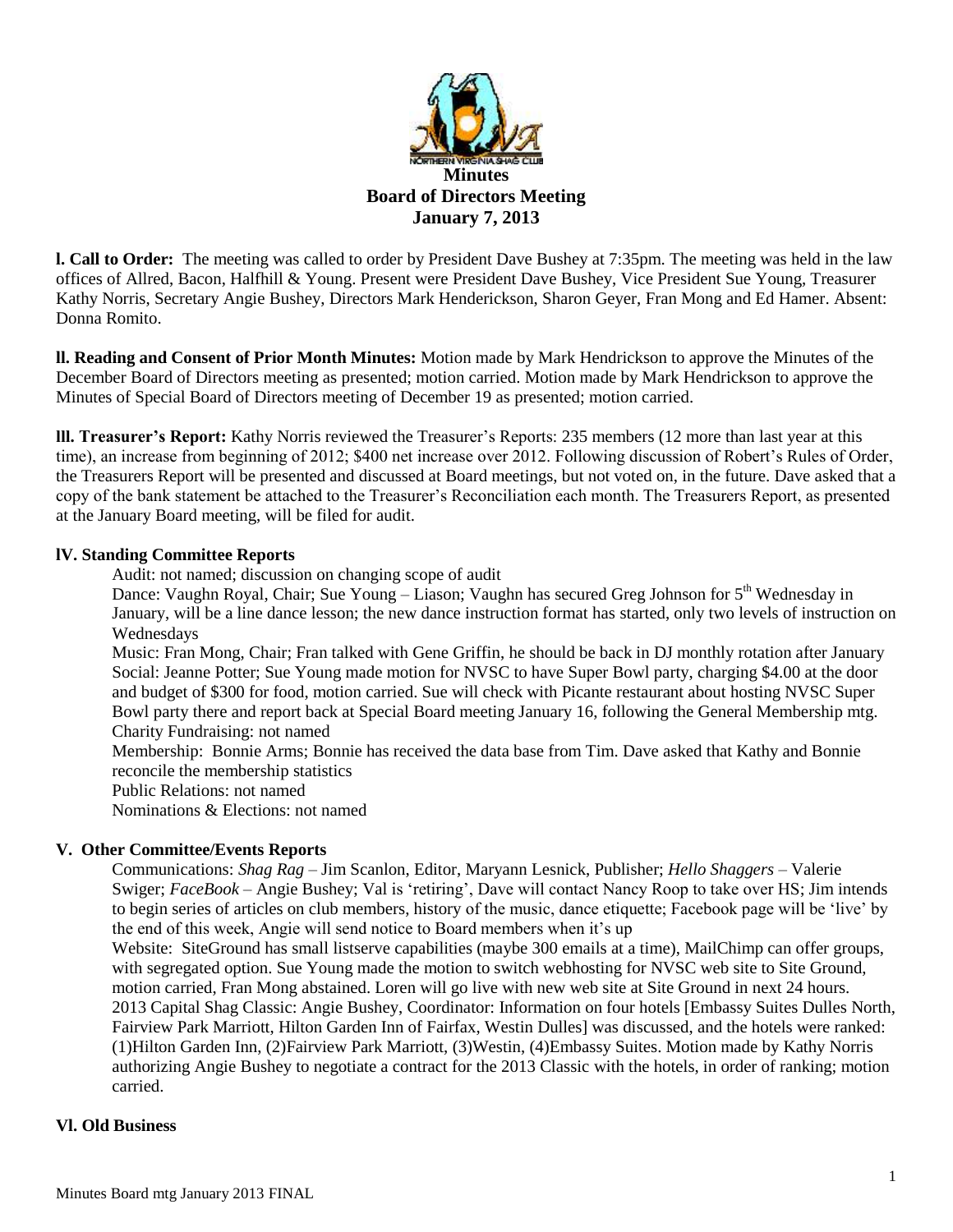- A. Bank Account Signature Cards and Authorizing Resolution: resolution not necessary, nor new signaure cards, same authorized signatures will continue
- B. Charlie & Jackie Workshop & Program: need a flyer designed for the sign in table at Elks on Wednesday nights

## **Vll. New Business**

A. Review and Affirmation of DJ Guidelines

B. Review and Affirmation of Conflict of Interests Policy

C. Review and Affirmation of Document Retention Policy

D. Review and Affirmation of Whistleblower Policy

E. Review and affirmation of Financial Policies and Procedures

F. Review and Affirmation of NVSC Designated Charity

Dave reminded the above agenda items do not require a vote by the Board, he encouraged every Board Member to read-review-be familiar with each of the Policies and Guidelines. Kathy will review the Financial

Policies and Procedures for items noted in discussion ['POBox in McLean', fund balances]

G. NFDA / ASCAP Report: about one half of the shag clubs in ACSC have joined ASCAP to date; Kathy Norris made the motion that NVSC join the National Fast Dance Association, motion carried.

H. Charlie and Jackie Workshop and Dance – Feb 23, 2013; Sue will organize the name tags and registration for the workshops

I. 2013 Calendar of Events: suspended by the President for time considerations

J. Website Changes: see Website committee report

K. NSDC, SOS, Grand Nationals USA advertising: neither Sue nor Kathy has received notice for submission of Advertising in programs yet

L.  $1<sup>st</sup>$  quarter 2013 Marketing Plan: suspended by the President for time considerations

M. Jan, Feb, Mar Preliminary Review of Expenses and Encumbrance thereof: Motion made by Sue Young to authorize remittance of \$270 for SOS cards sold to date, motion carried. Motion made by Mark Hendrickson to authorize paying balance of rental fees due(only \$100 deposit paid previously) to Ft Myer for the Charlie/Jackie workshops and dance on Feb 23, motion carried. Motion made by Fran Mong authorizing expenses for President to attend the ACSC Winter Workshop meeting in Fayetteville, NC, February 2013, motion carried.

N. 2013 Budget: suspended by the President for time considerations

O. Date, Location 2013 Holiday Party: Motion made by Kathy Norris authorizing John Romito to contract with Snyder Center at Kingstowne for NVSC Holiday Party on Saturday December 7, motion carried. Dave will contact John.

P. Other: Ed will handle Spring SOS party arrangements

Q. General Membership Meeting **–** Jan. 16th immediately after the dance lessons

Agenda:

Introduce 2013 Board Members and Committee Chairpersons Minutes

Treasurer's Report

Charlie and Jackie Workshops & Dance

MidWinters SOS - NMB

Invitation to attend Winter Workshop in Fayetteville, NC

Spring Safari SOS – NMB

R. Special Committees for 2013

- By-laws Review: Mark handed out Bylaw revisions for reading and discussions at the Special Board meeting

# **Vlll. Other Announcements**

Meeting adjourned 10:12pm; next Board of Directors meeting will be Monday February 4, 2013, 7:30pm.

\_\_\_\_\_\_\_\_\_\_\_\_\_\_\_\_\_\_\_\_\_\_\_\_\_\_\_\_\_\_\_\_\_\_

Secretary, Northern Virginia Shag Club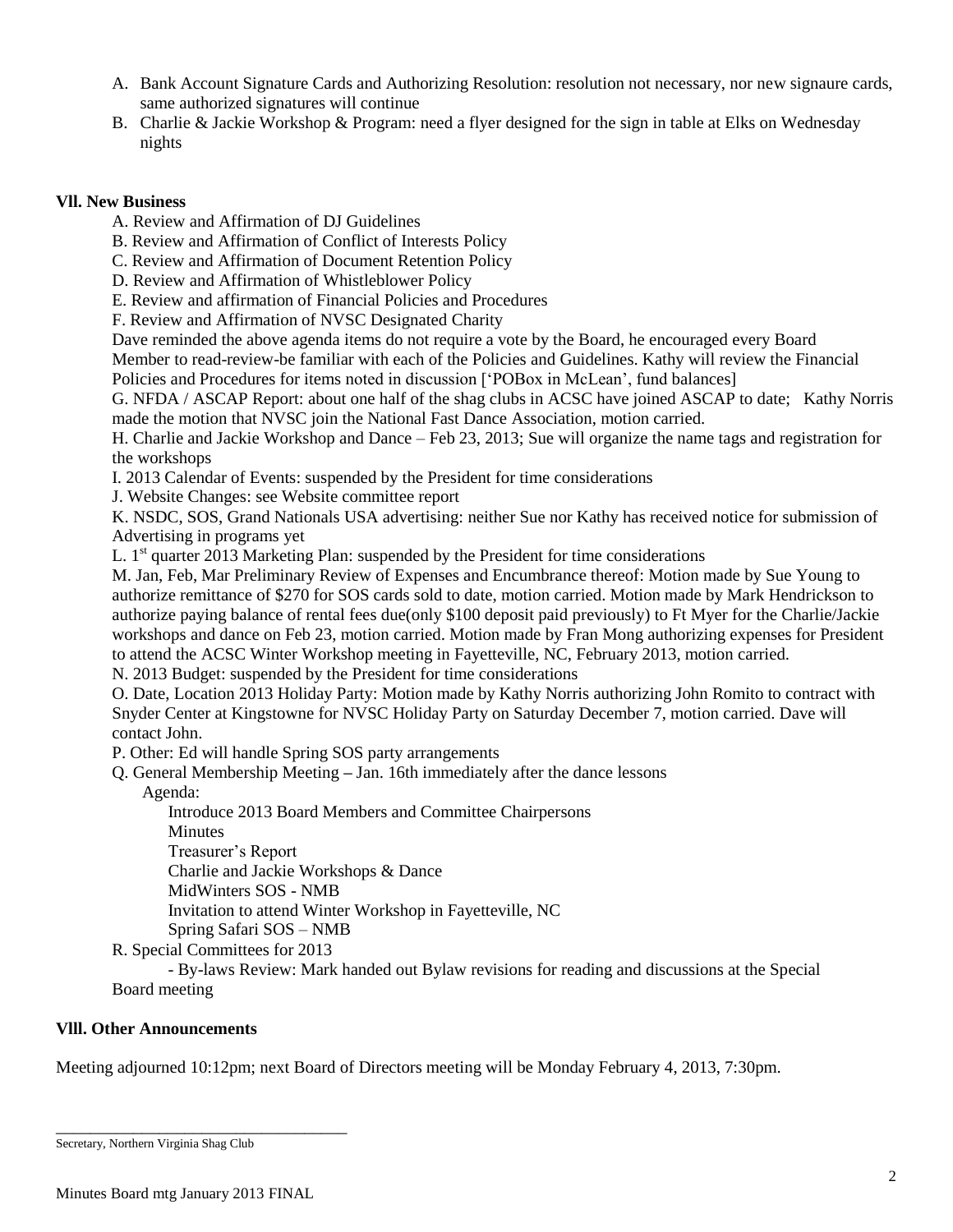

**Call to Order:** The meeting was called to order by President Dave Bushey at 8:24pm. The meeting was held at the Arlington/Fairfax Elks Lodge. Present were President Dave Bushey, Vice President Sue Young, Treasurer Kathy Norris, Secretary Angie Bushey, Directors Mark Henderickson, Sharon Geyer, Fran Mong and Ed Hamer. Absent: Donna Romito.

Notice of this Special Board of Directors Meeting was not given 48 hours in advance, however, by attendance and by verbal consent, all Board members present waived their right to the 48 hour advance notice, and no one stated that their attendance was for the expressed purpose of disagreeing with the lack of notice and compliance.

This meeting was called for the purpose of reviewing the latest proposed revisions to the Bylaws.

Mark had previously emailed proposed revisions, received comments and suggestions from Board members, and handed out the most current proposed revisions at the regular Board meeting on January 7. Particular points of discussion: language regarding Principal Office, membership date and anniversary date [by consensus, revert to original language on this point], separate document regarding duties and responsibilities of Standing Committees. Mark will take these discussion points, incorporate them, and email updated proposed revisions to Bylaws and separate document of Standing Committees, for continued review by Board members, with goal of a vote on Bylaw revisions to take place at regular Board meeting February 4.

Other business: Kathy Norris had received additional monies from sale of SOS cards and requested authorization for updated amount of check to be signed and remitted to ACSC/SOS corporation. Fran Mong made the motion authorizing the remittance of \$990 for the sale of SOS cards, motion carried. [This supercedes the motion made by Sue Young at the regular Board meeting on January 7 authorizing the remittance of \$270 for sale of SOS cards]

Meeting adjourned 9:00pm

\_\_\_\_\_\_\_\_\_\_\_\_\_\_\_\_\_\_\_\_\_\_\_\_\_\_\_\_\_\_ Secretary, Northern Virginia Shag Club